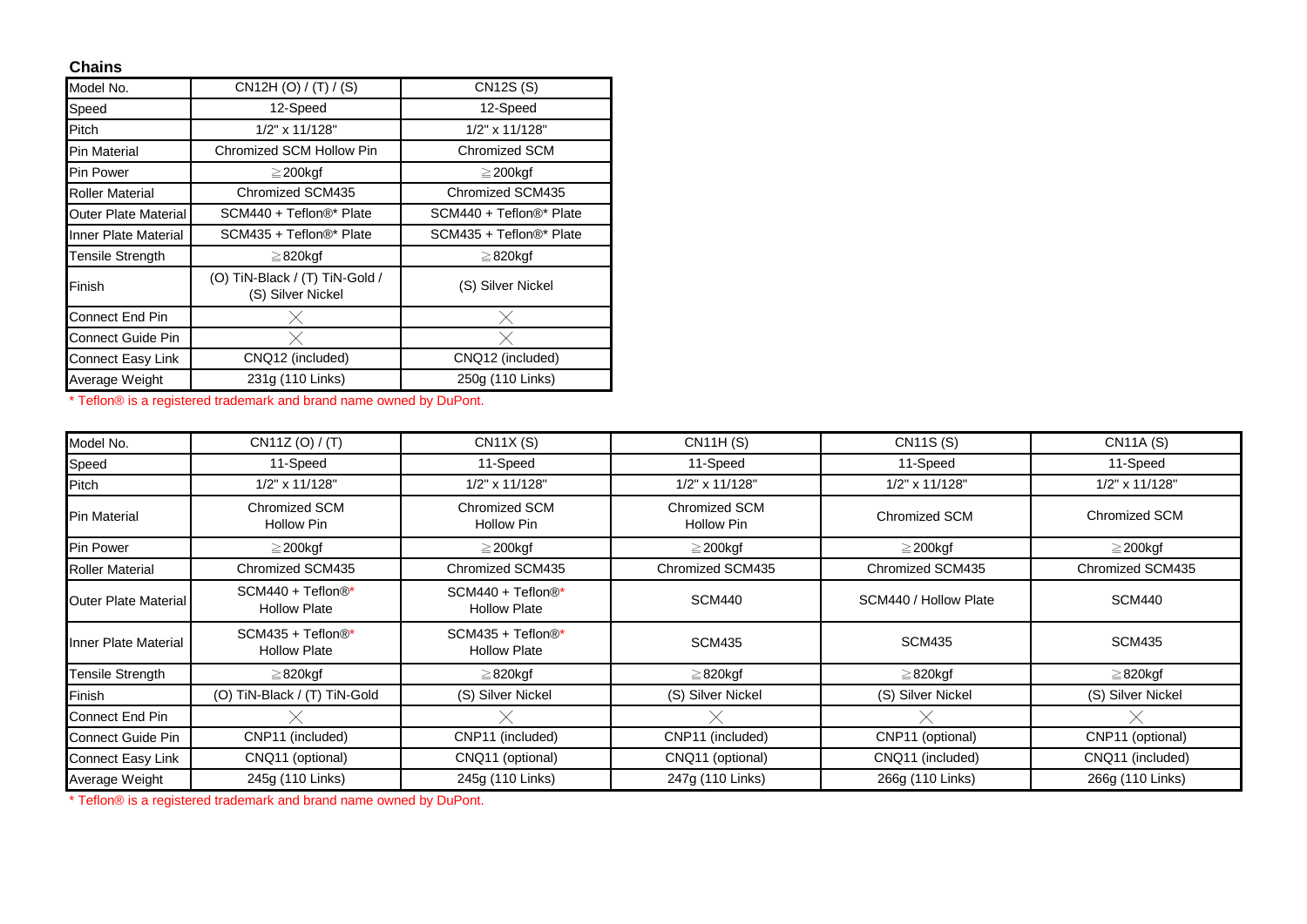| <b>Chains</b>               |                                            |                                            |                             |                                     |                                                    |
|-----------------------------|--------------------------------------------|--------------------------------------------|-----------------------------|-------------------------------------|----------------------------------------------------|
| Model No.                   | CNR1Z(T)                                   | CNR1X(S)                                   | <b>CN10H (S)</b>            | CN10S (S) / (1)                     | CN10A (S) $/$ (1) $/$ (B)                          |
| Speed                       | 10-Speed                                   | 10-Speed                                   | 10-Speed                    | 10-Speed                            | 10-Speed                                           |
| Pitch                       | 1/2" x 11/128"                             | 1/2" x 11/128"                             | 1/2" x 11/128"              | 1/2" x 11/128"                      | 1/2" x 11/128"                                     |
| <b>Pin Material</b>         | <b>Chromized SCM</b><br>Hollow Pin         | Chromized SCM<br><b>Hollow Pin</b>         | Chromized SCM<br>Hollow Pin | Chromized SCM                       | <b>Chromized SCM</b>                               |
| Pin Power                   | $\geq$ 200kgf                              | $\geq$ 200kgf                              | $\geq$ 200kgf               | $\geq$ 200kgf                       | $\geq$ 200kgf                                      |
| Roller                      | Chromized SCM435                           | Chromized SCM435                           | <b>SCM435</b>               | Chromized SCM435                    | <b>SCM435</b>                                      |
| <b>Outer Plate Material</b> | SCM435 + Teflon®* /<br><b>Hollow Plate</b> | SCM435 + Teflon®* /<br><b>Hollow Plate</b> | <b>SCM435</b>               | <b>SCM435</b>                       | <b>SCM435</b>                                      |
| Inner Plate Material        | SCM430 + Teflon®* /<br><b>Hollow Plate</b> | SCM430 + Teflon®* /<br><b>Hollow Plate</b> | <b>SCM430</b>               | <b>SCM430</b>                       | <b>SCM430</b>                                      |
| Tensile Strength            | ≧820kgf                                    | $\geq$ 820kgf                              | $\geq$ 820kgf               | $\geq$ 820kgf                       | $\geq$ 820kgf                                      |
| Finish                      | (T) Titanium-Nitride w/ Ni-PO4             | (S) Silver Nickel                          | (S) Silver Nickel           | (S) Silver Nickel / (1) Silver/Gray | (S) Silver Nickel /<br>(1) Silver/Gray / (B) Black |
| Connect End Pin             |                                            |                                            |                             |                                     |                                                    |
| Connect Guide Pin           | CNP10 (included)                           | CNP10 (included)                           | CNP10 (included)            | CNP10 (optional)                    | CNP10 (optional)                                   |
| Connect Easy Link           | CNQ10 (optional)                           | CNQ10 (optional)                           | CNQ10 (optional)            | CNQ10 (included)                    | CNQ10 (included)                                   |
| Average Weight              | 244g (110 Links)                           | 244g (110 Links)                           | 247g (110 Links)            | 266g (110 Links)                    | 266g (110 Links)                                   |

\* Teflon® is a registered trademark and brand name owned by DuPont.

| Model No.                   | CNM9Z (T)                                | CNM9X (S)                                | <b>CNM99 (S)</b>            | CNM94 (S) / (1) / (Y) / (B)                                     |
|-----------------------------|------------------------------------------|------------------------------------------|-----------------------------|-----------------------------------------------------------------|
| Speed                       | 9-Speed                                  | 9-Speed                                  | 9-Speed                     | 9-Speed                                                         |
| Pitch                       | 1/2" x 11/128"                           | 1/2" x 11/128"                           | 1/2" x 11/128"              | 1/2" x 11/128"                                                  |
| <b>Pin Material</b>         | Chromized SCM<br>Hollow Pin              | Chromized SCM<br><b>Hollow Pin</b>       | Chromized SCM<br>Hollow Pin | Chromized SCM                                                   |
| Pin Power                   | $\geq$ 200kgf                            | $\geq$ 200kgf                            | $\geq$ 200kgf               | $\geq$ 200kgf                                                   |
| <b>Roller Material</b>      | <b>SCM435</b>                            | <b>SCM435</b>                            | <b>SCM435</b>               | <b>SCM435</b>                                                   |
| <b>Outer Plate Material</b> | SCM435 + Teflon®*<br><b>Hollow Plate</b> | SCM435 + Teflon®*<br><b>Hollow Plate</b> | <b>SCM435</b>               | <b>SCM435</b>                                                   |
| Inner Plate Material        | SCM430 + Teflon®*<br><b>Hollow Plate</b> | SCM430 + Teflon®*<br><b>Hollow Plate</b> | <b>SCM430</b>               | <b>SCM430</b>                                                   |
| Tensile Strength            | $\geq$ 820kgf                            | $\geq$ 820kgf                            | $\geq$ 820kgf               | $\geq$ 820kgf                                                   |
| Finish                      | Titanium-Nitride<br>(T)                  | (S) Silver Nickel                        | (S) Silver Nickel           | (S) Silver Nickel / (1) Silver/Gray /<br>$(Y)$ Gray / (B) Black |
| <b>Connect End Pin</b>      |                                          |                                          |                             |                                                                 |
| <b>Connect Guide Pin</b>    | CNP09 (included)                         | CNP09 (included)                         | CNP09 (included)            | CNP09 (optional)                                                |
| Connect Easy Link           | CNQ09 (optional)                         | CNQ09 (optional)                         | CNQ09 (optional)            | CNQ09 (optional)                                                |
| Average Weight              | 254g (110 Links)                         | 254g (110 Links)                         | 256g (110 Links)            | 273g (110 Links)                                                |

\* Teflon® is a registered trademark and brand name owned by DuPont.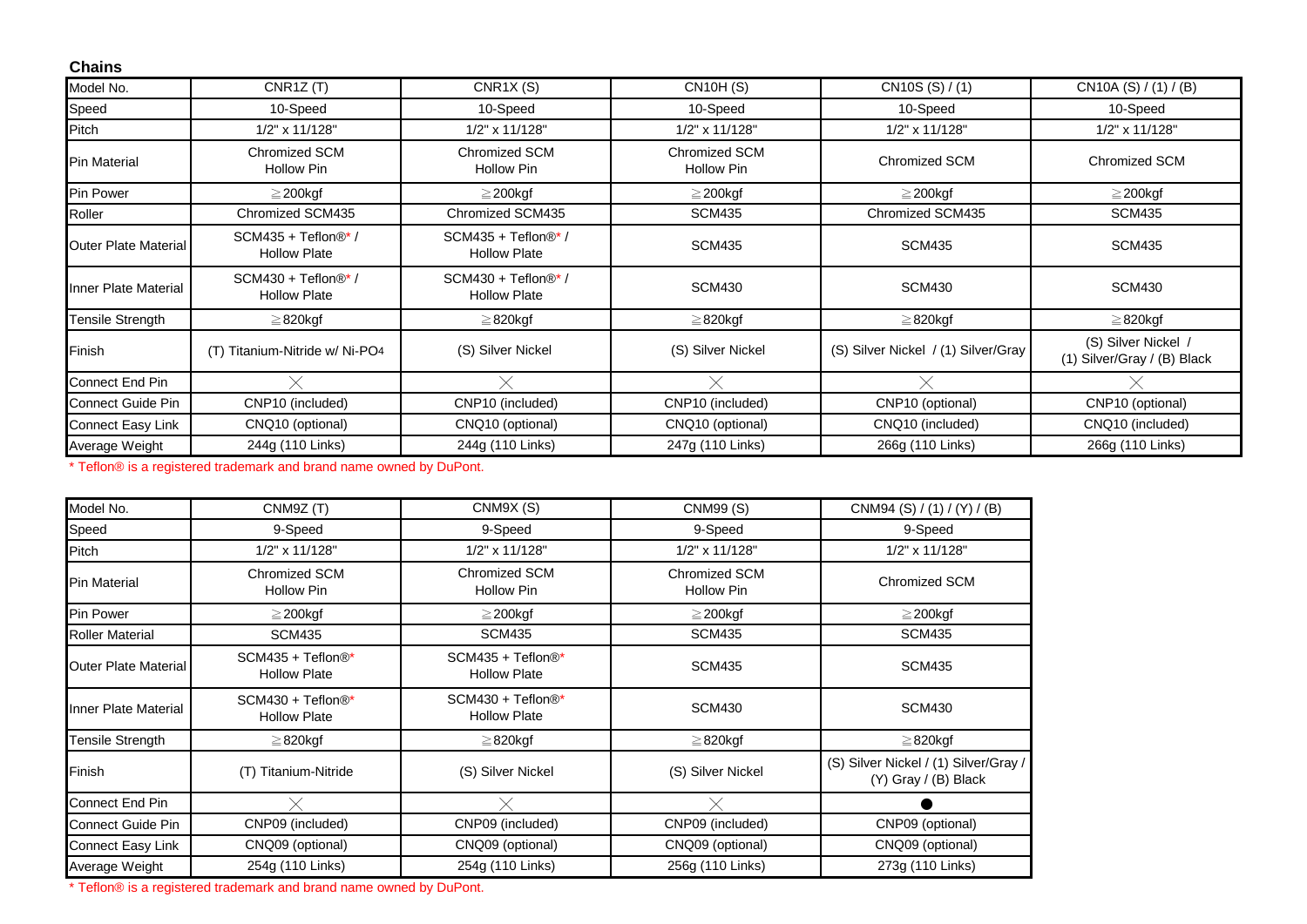| <b>Chains</b>               |                                    |                                             |                    |                    |
|-----------------------------|------------------------------------|---------------------------------------------|--------------------|--------------------|
| Model No.                   | <b>CNM89 (S)</b>                   | CNM84 (S) / (Y) / (B)                       | <b>CNM54 (Y)</b>   | <b>CNM22 (B)</b>   |
| Speed                       | 8-Speed                            | 8-Speed                                     | 7/6-Speed          | Friction           |
| Pitch                       | $1/2$ " x $3/32$ "                 | $1/2$ " x $3/32$ "                          | $1/2$ " x $3/32$ " | $1/2$ " x $3/32$ " |
| <b>Pin Material</b>         | Chromized SCM<br><b>Hollow Pin</b> | <b>Steel</b>                                | <b>Steel</b>       | <b>Steel</b>       |
| <b>Pin Power</b>            | $\geq$ 150kgf                      | $\geq$ 150kgf                               | $\geq$ 150kgf      | $\geq 80$ kgf      |
| <b>Roller Material</b>      | <b>Steel</b>                       | <b>Steel</b>                                | <b>Steel</b>       | <b>Steel</b>       |
| Outer Plate Material        | SAE1035                            | Steel                                       | SAE1008            | SAE1008            |
| <b>Inner Plate Material</b> | SAE1035                            | SAE1035                                     | SAE1008            | SAE1008            |
| <b>Tensile Strength</b>     | $\geq$ 820kgf                      | $\geq$ 820kgf                               | $\geq$ 820kgf      | $\geq$ 820kgf      |
| Finish                      | (S) Silver Ni                      | (S) Silver Nickel /<br>(Y) Gray / (B) Black | (Y) Gray           | (B) Black          |
| Connect End Pin             |                                    |                                             |                    |                    |
| <b>Connect Guide Pin</b>    |                                    |                                             |                    |                    |
| <b>Connect Easy Link</b>    | CNQ87 (optional)                   | CNQ87 (optional)                            | CNQ87 (optional)   |                    |